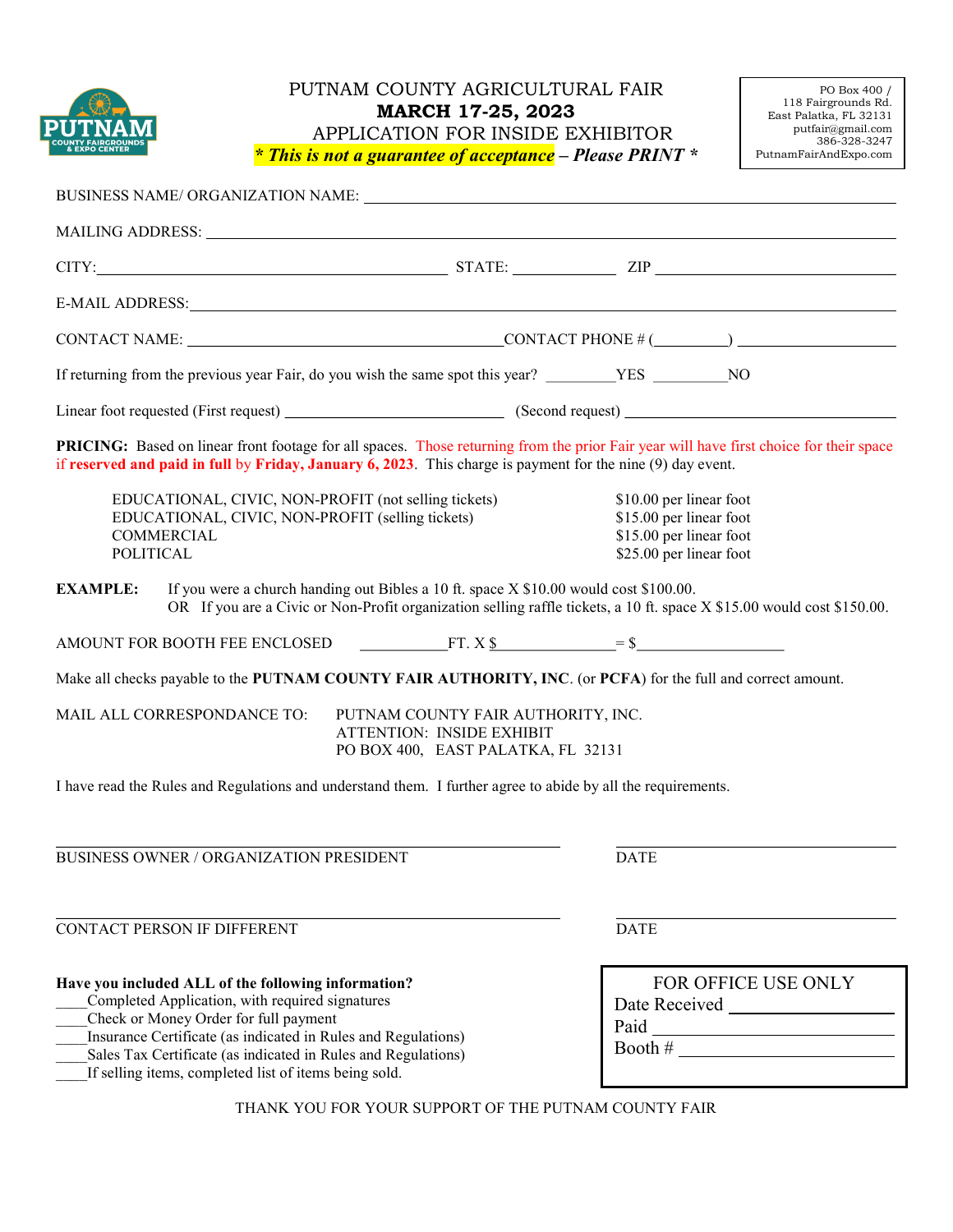# 2023 PUTNAM COUNTY AGRICULTURAL FAIR COMMUNITY, COMMERCIAL & GOVERNMENT EXHIBITS



#### **ENTRY DEADLINE:** Friday, **Jan. 6, 2023** by 5pm, to the Fair Office, if you want to renew your space from last year. This allows time to fill your slot, if not returning.

**SETUP DATES & TIMES:** Mon., Mar  $6$  – Thurs., Mar  $16$ , 2023 from  $9a$  – 5p. \*\* MUST BE COMPLETED BY THURS @ 5PM! \*\* If you need to make special arrangements for additional times, please call 386-328-3247.

**JUDGING:** opening Friday or Saturday, during Fair operating hours.

**REMOVAL:** Sunday, **March 26, 2023**, 2-5p. Or Monday, March 27, 2023, 9a – 5p

 CONTACT: For more information, please call the Fair Office at 386-328-FAIR (3247)

#### Community Booths

These Booths are open to Non-Profit, Not-for-profit Organizations and private schools in Putnam & St. Johns Counties. These exhibits will embrace the community services benefitting area residents from a variety of settings including home, community, school and club activities.

#### Commercial Booths

These Booths are open to all commercial businesses, as space permits on a first come first served basis with priority given to past years' exhibitors and sponsors.

#### Government Booths

These Booths are open to all governmentally operated agencies, public schools and political candidates. These exhibits are to represent the public services and activities provided which benefit area residents.

### Rules & Regulations for Exhibits

Fair will be open Friday, March 17, thru Saturday, March 25, 2023, for a total of 9 days.

| DAILY HOURS: (Please Note Times as indicated below.). |                                      |                                                                                         |
|-------------------------------------------------------|--------------------------------------|-----------------------------------------------------------------------------------------|
| Friday                                                | Fair Opens to the Public             | $5:00$ P.M.                                                                             |
| Saturday                                              | Fair Opens to the Public             | 12:00 P.M.                                                                              |
| Sunday                                                | Fair Opens to the Public             | 12:00 P.M.                                                                              |
| Monday                                                | Fair Opens to Public                 | 5:00 P.M.                                                                               |
| Tuesday                                               | Fair Opens to Public                 | $5:00$ P.M.                                                                             |
| Wednesday                                             | Senior Citizens Day - Gate Opens     | $10:30$ A.M.                                                                            |
|                                                       |                                      | * Your booth being manned is optional. The exhibit hall WILL be open during this event. |
|                                                       | Senior Day Program in Pavilion 1     | $12:30$ P.M. $-1:30$ P.M.                                                               |
|                                                       | Fair Opens to the Public             | 5:00 P.M. * Booth must be open at 5pm.                                                  |
| Thursday                                              | Fair Opens to Public                 | $5:00$ P.M.                                                                             |
| Friday                                                | Fair Open to Public                  | $5:00$ P.M.                                                                             |
| Saturday                                              | Fair Open to Public                  | 12:00 P.M.                                                                              |
| <b>EXHIBIT Closing</b>                                | Mon - Sat, 10:00 P.M., Sun 8:00 P.M. |                                                                                         |
| <b>MIDWAY Closing</b>                                 | Mon - Sat, 11:00 P.M Sun 9:00 P.M.   |                                                                                         |

1. We request that you staff your booth during the normal operating hours, as stated above, in order for you to have optimum exposure. Please also consider staffing your booth on Senior Citizens Day, Wednesday of the fair (as listed above) starting at 12:00 P.M. until 3:00 P.M.